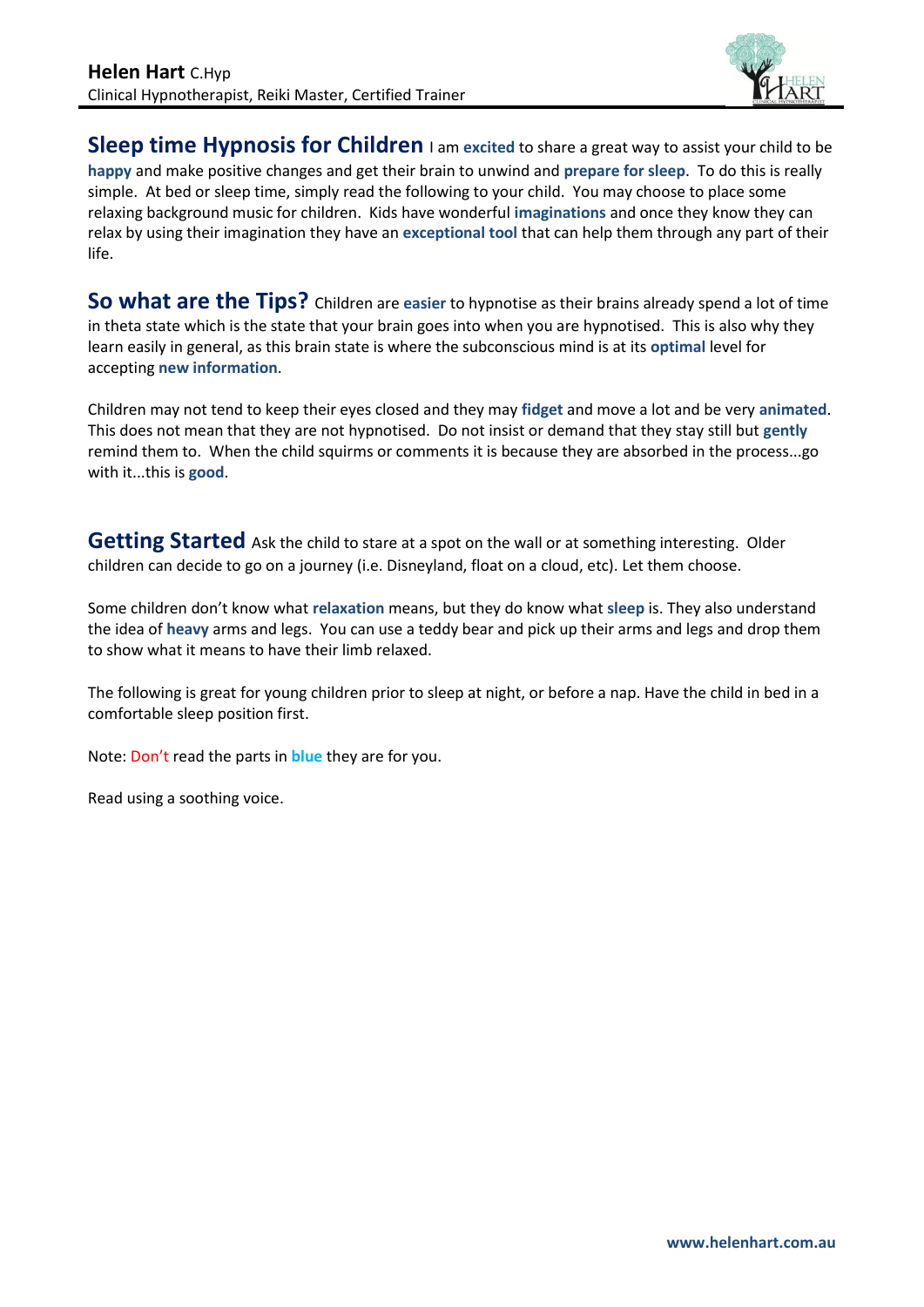

# **Good night, Sleep tight**

With your eyes, look at a spot on the wall or ceiling...whatever you want really. I am going to count backward from 5 to 1. And anytime before I get to one, just close your eyes. 5, 4, 3, 2, 1.

Now you have your eyes closed just take a deep breath and feel yourself really relaxing.

Now I want you to use that amazing brain of yours and remember what it feels like to go to sleep. Can you remember that feeling of going to sleep?

#### **Wait for response.**

Yes, that's right. And it feels very good to drift off to sleep, doesn't it? And your body really likes to go to sleep because it feels so good.

Now I want you to think about your toes. Your toes can go to sleep. Your toes know how to go to sleep. Let them go to sleep now and tell me when your toes have gone to sleep.

**It is very normal for the child to giggle and squirm, this is perfectly ok. Most children will tell you the body part is asleep within one to two minutes. They may tell you by speaking, mumbling or nodding their head. Continue saying the above 'toes are asleep'. Sometimes it is helpful to associate a colour or cloud to that feeling.**

Good.

Now let your feet go to sleep and let me know when your feet have gone to sleep.

### **I often touch the body part, and sometimes pick it up and gently shake it and then let it drop into the bed. Wait for the response that the feet are asleep.**

Very good. You are doing so well! Now let me know when your calves/lower part of your legs are asleep.

**Your child might prefer to do one side of the body first and then another. Some children can do both legs/arms at the same time**.

Now let your upper legs go to sleep. Sleepy, sleepy legs. Let me know when your upper legs are asleep.

#### **Wait for response.**

Now your whole legs are asleep. Very sleepy legs. Nice and heavy. Just sinking into the bed now. Now let your bottom go to sleep. Sleepy, sleepy. Let me know when your bottom has gone to sleep.

#### **Wait for response.**

And now your tummy…sleepy, sleepy tummy.

**Yawn to encourage your child to feel sleepy.**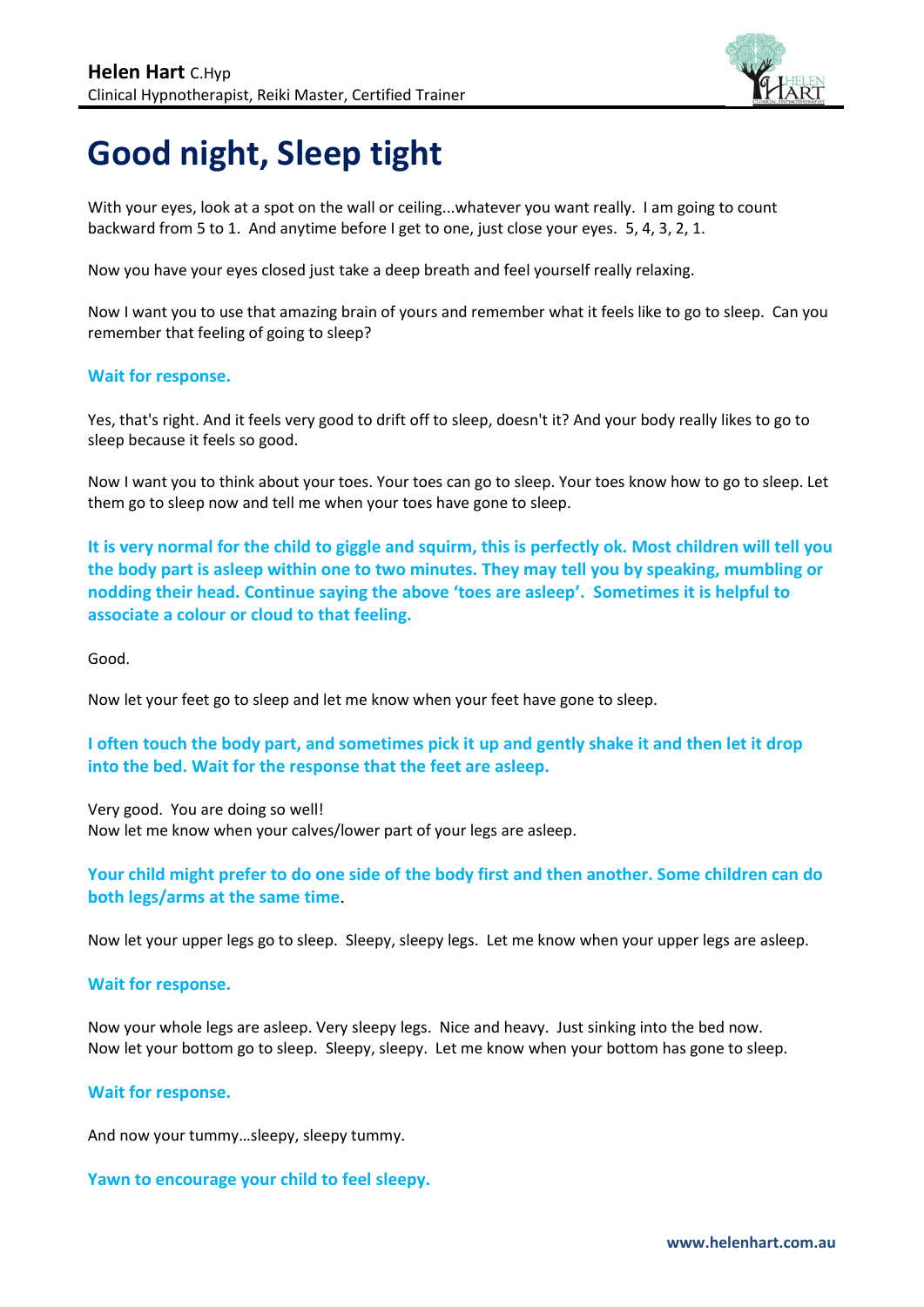

Take your time and let me know when your tummy has gone to sleep.

#### **Wait for response.**

Now your chest. Let your chest go to sleep. Sleepy, sleepy chest. Very comfortable. Breathing easy. Let me know when your chest has gone to sleep.

#### **Wait for response.**

Now let your shoulders go to sleep. Heavy, sleepy shoulders. Let me know when your shoulders have gone to sleep.

#### **Wait for response.**

And now your arms. Now let your arms, all the way down to your hands and fingers go very deeply asleep. Sleepy, sleepy arms. Let me know when your arms are asleep.

#### **Wait for response and pick up a wrist and gently shake the arm.**

See how heavy and sleepy your arm is now? You are doing so very, very, well. And now your neck. The neck needs to have a very nice sleep now. Sleepy, sleepy neck. Tell your neck to go to sleep and when it is asleep, let me know.

#### **Wait for response.**

And your head. Your face…your cheeks…your forehead…your eyebrows…your mouth and jaw. Your mouth has been busy all day and now needs a nice rest, so let your mouth go to sleep and as it gets sleepier and sleepier it slows right down…right down, so tell your mouth it is time to sleep now. Do that in your mind now.

And your eyes. Sleepy, sleepy eyes.

#### **Yawn for effect.**

Heavy, sleepy eyes. When they are very sleepy they can't even open…just let them get heavy and sleepy now.

**Even though you have asked them to close their eyes at the beginning they may have opened so, repeat until the eyes close – if they are slow to close, tell the child directly to close the eyes**... just close your eyes now.

And your ears. Sleepy, sleepy ears. But you can still hear my voice as your ears get sleepier as your whole body gets so, so sleepy now...so...so sleepy. As you get sleepier now you have lovely dreams...sweet dreams in your head...you can tell yourself in your mind "I have happy dreams…I have happy dreams…I have happy dreams…"

**You would probably expect that the child will be still by now, however some children will still be very animated at this stage and that is ok. You should find however, that they will drift off to sleep much more quickly.**